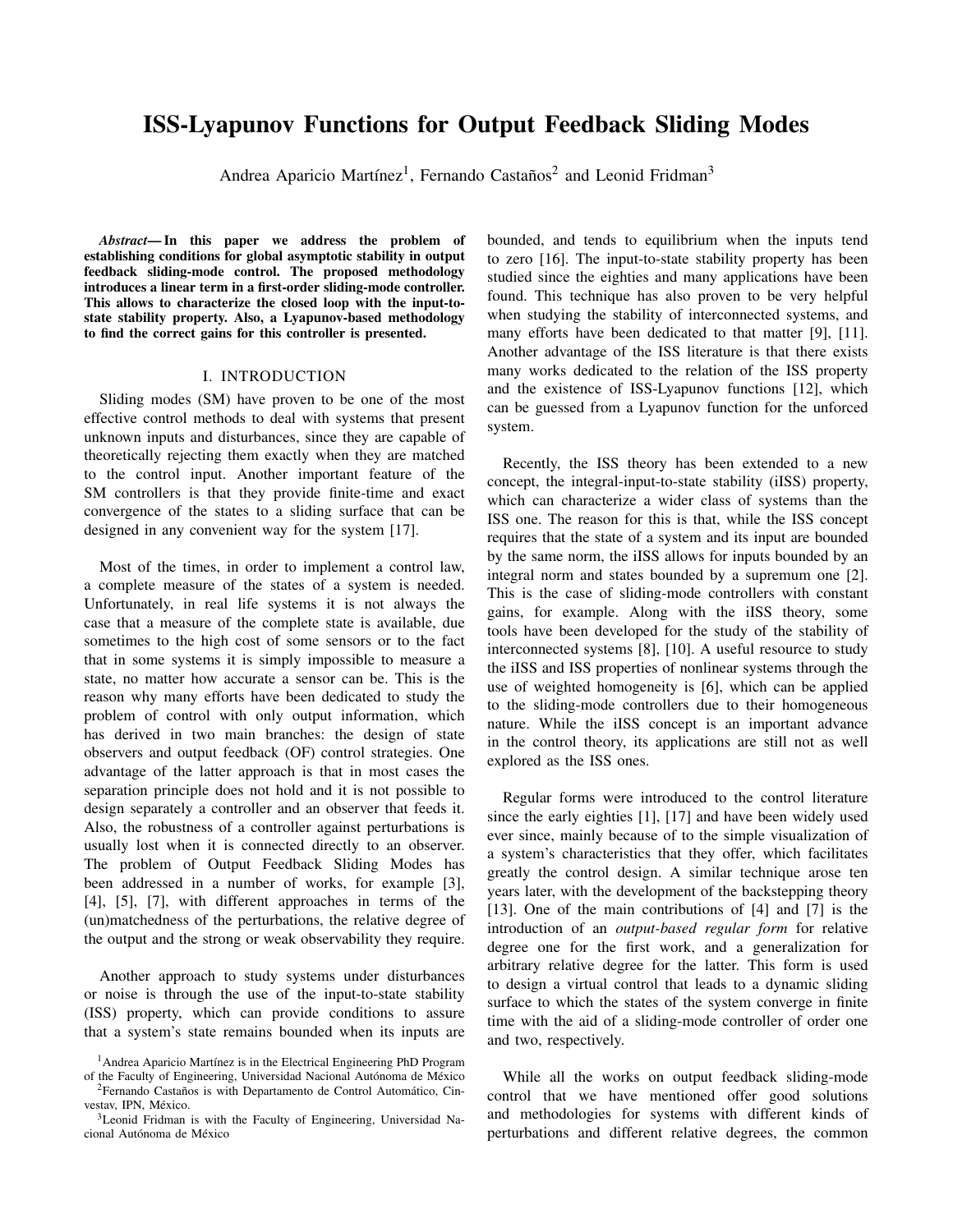denominator is that the stability that is ensured is only semi global and depends on the characteristics of the zero dynamics and the initial conditions of the complete system. In particular, in [7] and [4], the way of choosing adequate gains for the controller, in order to ensure global stability of the solution, remained open.

The main contribution of this paper is to propose a sliding-mode controller with an added linear term, in such a way that it can be characterized as ISS i.e. not only iISS. Also, and a methodology to find the correct gains for this controller when applied to the solution described in [7]. Using the methodology proposed in this paper, global and asymptotic stability can be achieved.

#### II. PRELIMINARIES

#### *A. Notation*

In this paper we use the following notation:  $\|\cdot\|$  denotes the euclidean norm of a signal while  $|\cdot|$  denotes the absolute value of a scalar,  $\lambda_{max}(A)$  denotes the maximal eigenvalue of a matrix *A* and  $\lambda_{min}(A)$  denotes its minimal eigenvalue. An identity matrix of dimension *m* is represented by *Im*.

## *B. ISS*

*Definition 1:* [14] A continuous function  $\alpha$  : [0,*a*]  $\rightarrow$ [0,∞) belongs to class  $K$  if it is strictly increasing and  $\alpha(0) = 0$ . It belongs to class  $\mathcal{K}_{\infty}$  if  $a = \infty$  and  $\alpha(r) \to \infty$  as  $r \rightarrow \infty$ .

*Definition 2:* [14] A continuous function  $\beta$  :  $[0,a] \times [0,\infty) \rightarrow [0,\infty)$  belongs to class  $\mathscr{KL}$  if, for each fixed *s*, the mapping  $\beta(r, s)$  belongs to class  $\mathcal K$  with respect to *r* and, for each fixed *r*,  $\beta(r,s)$  is decreasing with respect to *s*, and  $\beta(r, s) \rightarrow 0$  as  $s \rightarrow \infty$ .

*Definition 3:* [14] A system  $\dot{x} = f(t, x, u)$  is said to be input-to-state stable if there exists a function  $\beta \in \mathcal{KL}$  and a function  $\gamma \in \mathcal{K}$  such that for any initial state  $x(t_0)$ , and any bounded input  $u(t)$ , the solution  $x(t)$  satisfies

$$
||x(t)|| \leq \beta(||x(t_0)||, t - t_0) + \gamma \left(\sup_{t_0 \leq \tau \leq t} ||u(\tau)||\right).
$$
 (1)

*Definition 4:* [12] A smooth function *V* is said to be an ISS-Lyapunov function for a system  $\dot{x} = f(t, x, u)$  if *V* is proper, positive definite, i.e., there exists functions  $\psi_1, \psi_2 \in$  $\mathcal{K}_{\infty}$  such that

$$
\psi_1(||x||) \le V(x) \le \psi_2(||x||),
$$

and there exist functions  $a \in \mathcal{K}_{\infty}$  and  $\theta \in \mathcal{K}$  such that

$$
\nabla V(x)f(x,u) \leq -a(V(x)) + \theta(||u||).
$$

*Lemma 1:* From Young's inequality it can be proved that if *a* and *b* are nonnegative real numbers, then

$$
ab \leq \frac{a^2}{2}\gamma^2 + \frac{b^2}{2}\gamma^{-2}
$$

for any  $\gamma > 0$ .

*Theorem 1:* [16] The following properties are equivalent for any system

- a) It is ISS
- b) It admits an ISS-Lyapunov function
- c) There exist a  $K\mathscr{L}$  function  $\beta$ , and a  $\mathscr{K}$  function  $\gamma$ such that (1) holds

*Theorem 2:* [12] If, for interconnected systems

$$
\dot{x}_1 = f_1(x_1, x_2, u_1) \tag{2}
$$

$$
\dot{x}_2 = f_2(x_1, x_2, u_2),\tag{3}
$$

there exist an ISS-Lyapunov function  $V_i$ , for the  $x_i$  subsystem,  $i = \{1, 2\}$ , such that with functions  $\alpha_i \in \mathcal{K}_{\infty}$ ,  $\chi_i$ ,  $\gamma_i \in \mathcal{K}$  the following holds:

$$
V_i(x_i) \ge \max\{\chi_i(V_j(x_j)), \gamma_i(\|u_i\|)\} \Rightarrow
$$
  

$$
\nabla V_i(x_i) f_i(x_i, x_j, u_i) \le -\alpha_i(V_i),
$$

with  $j = \{2, 1\}$ , and

$$
\chi_1 \circ \chi_2 < r \quad \forall \, r > 0,\tag{4}
$$

then the interconnected system (2), (3) is ISS and the zero solution of (2), (3), with  $u = 0$ , is globally asymptotically stable.

*Corollary 1:* If *V<sup>i</sup>* are ISS-Lyapunov functions for (2), (3), and

$$
\nabla V_i(x_i) f_i(x_i, x_j, u_i) \leq -a_i(V_i(x_i)) + \theta_i^x(V_j(x_j)) + \theta_i^u(\|u_i\|)
$$

with

$$
\theta_i^x(s) = \kappa_i a_j(s),
$$

for some  $\kappa_i > 0$ , then the condition (4) is satisfied if  $\kappa_1 \kappa_2 < 1$ .

## *C. Output Feedback Sliding-Modes*

As mentioned in Section I, in [7] a solution for the output feedback problem with unmatched disturbances was presented, which considers an uncertain system of the form

$$
\dot{z} = Az + Dw + Bu
$$
  
\n
$$
y = Cz
$$
\n(5)

where  $z \in \mathbb{R}^n$  is the state variable,  $w \in \mathbb{R}^m$  is an unknown matched input and it is assumed that  $|w| \leq \bar{w}$  for a known  $\bar{w}$ ,  $y \in \mathbb{R}^m$  is the measured output of relative degree one, and  $u \in \mathbb{R}^m$  is the control input. The pair  $(A, B)$  is assumed to be controllable and the pair (*A*,*C*) is assumed to be observable.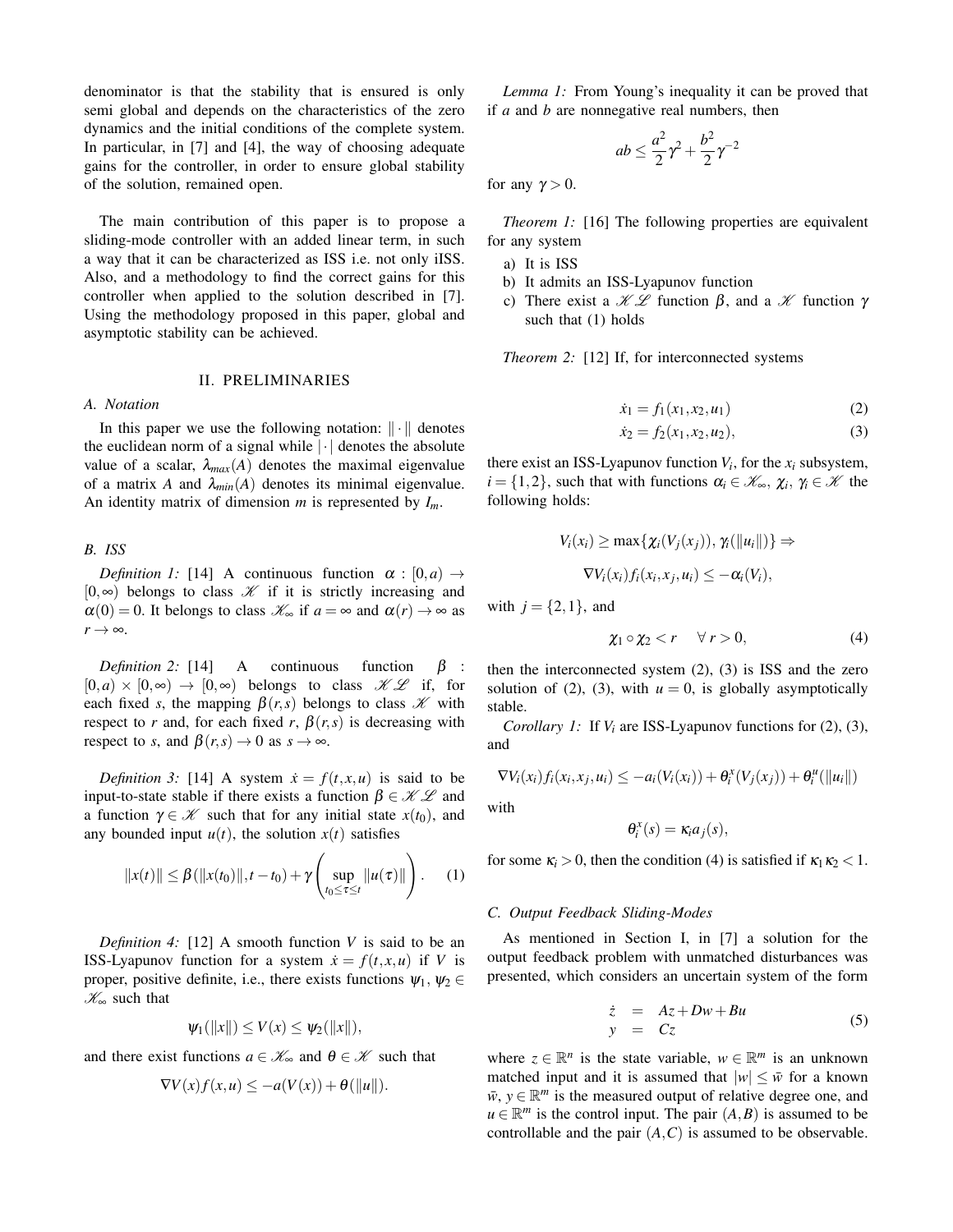Any linear system with the characteristics of (5) can be taken to an *output regular form*

$$
\dot{z}_1 = A_{11}z_1 + A_{12}z_2 \n\dot{z}_2 = A_{21}z_1 + A_{22}z_2 + D_2w + u \ny = z_2,
$$
\n(6)

where  $z_1 \in \mathbb{R}^p$  and  $z_2 \in \mathbb{R}^m$ , with  $p + m = n$ , via a state transformation introduced in the above cited work.

The steps involved in the procedure described in [7] are, briefly, (for details consult the cited work):

- a) Transform an uncertain linear system (5) to its *output regular form* (6)
- b) It can be shown that the reduced-order system

$$
\dot{z}_1 = A_{11}z_1 + A_{12}u_v \n y_v = A_{21}z_1 + D_2w,
$$
\n(7)

maintains the controllability and observability of (5), where  $u_y = z_2$  is the virtual control and  $y_y$  represents a virtual output.

c) Design a dynamic virtual control for (7) of the form  $u_v = F\eta$ , where the dynamics of  $\eta$  is given by

$$
\dot{\eta} = \hat{A}\eta + Ly_v. \tag{8}
$$

This virtual control should be able to deal with the noise present in the virtual output i.e.  $D_2w$ . In [7] this control law is an *H*<sup>∞</sup> controller.

- d) Design a dynamic sliding variable  $s = z_2 F\eta$  such that, when the trajectories of the system are in sliding mode, it is satisfied that  $z_2 = -F\eta$ .
- e) Design a discontinuous control law that enforces the sliding modes, allowing to make the sliding variable converge to zero in finite time. The resulting dynamics is given by

$$
\dot{s} = D_2 w + B_2 z_1 - k \operatorname{sign}(s). \tag{9}
$$

f) Choose the discontinuous controller constant gain as

$$
k > |D_2\bar{w}|. \tag{10}
$$

This choice of gain would provide stability for (5) only on a locality where the unmeasured state  $z_1$ , that affects the dynamics of the sliding variable, is sufficiently small and converges to a neighborhood of the origin fast enough. With a choice of a controller as in (9), if the initial conditions are unknown and the convergence of the state  $z_1$  cannot be assured, there is no way of proving stability of the overall system (11) below. Even more, when the conditions are satisfied, only a local stability proof can be obtained. A similar case is found in [3] and [5], where only semi-global asymptotic stabilization is achieved with their respective methodologies. Even more, none of this works provide for an explicit way of choosing gains for the designed controller.

## III. PROBLEM STATEMENT

Once that the procedure of the previous section is carried out up to step d), for a system like (5), and defining a control signal  $u = -u_{eq} + v$ , where  $u_{eq}$  is the equivalent control and  $\nu$  is a new control law, the closed-loop of system (6) with the virtual control defined in c), and the dynamics of the sliding variable (9), with  $x^T = [z^T \quad \eta^T]$ , can be represented by

$$
\begin{array}{rcl}\n\dot{x} & = & f(x, s) \\
\dot{s} & = & g(x_1, v, w)\n\end{array} \tag{11}
$$

where  $f(x, s) = A_x x + B_x s$  and  $g(x_1, v, w) = Dw + B_x x_1 + v$ .

The closed-loop (11) can be viewed as a feedback interconnection of two systems, as shown in Figure 1. Under controllability and observability of  $(A, B)$  and  $(A, C)$ , matrix  $A<sub>x</sub>$  can always be chosen Hurwitz [7]. Then, there exists a Lyapunov function for the unforced system  $\dot{x} = f(x,0)$ 

$$
V_1(x) = x^T P x,\tag{12}
$$

where  $P > 0$  satisfies the Lyapunov equation  $PA + AP = -I_n$ . It then holds that

$$
\lambda_{min}(P)||x||^2 \le V_1(x) \le \lambda_{max}(P)||x||^2
$$
  

$$
\dot{V}_1(x)f(x,0) \le -||x||^2.
$$

For subsystem  $\dot{s} = g(0, v, 0)$ , a Lyapunov function candidate is defined as

$$
V_2(s) = \frac{1}{2}s^2.
$$
 (13)

It is easy to check that for  $g(0, v, w)$ , a choice of the controller  $v = -k \text{sign}(s)$ , as in (9), with the choice of gain (10) is enough for achieving global asymptotical stability but, being this subsystem fed by an unknown, although stable linear system, this choice of controller only achieves local stability.

The problem of (11), also represented by Figure 1, can be summarized as one of choosing a suitable control law for a sliding-mode subsystem connected in feedback to a stable, yet unknown linear subsystem.



Fig. 1. System (11) in feedback form

The main contributions of this paper are: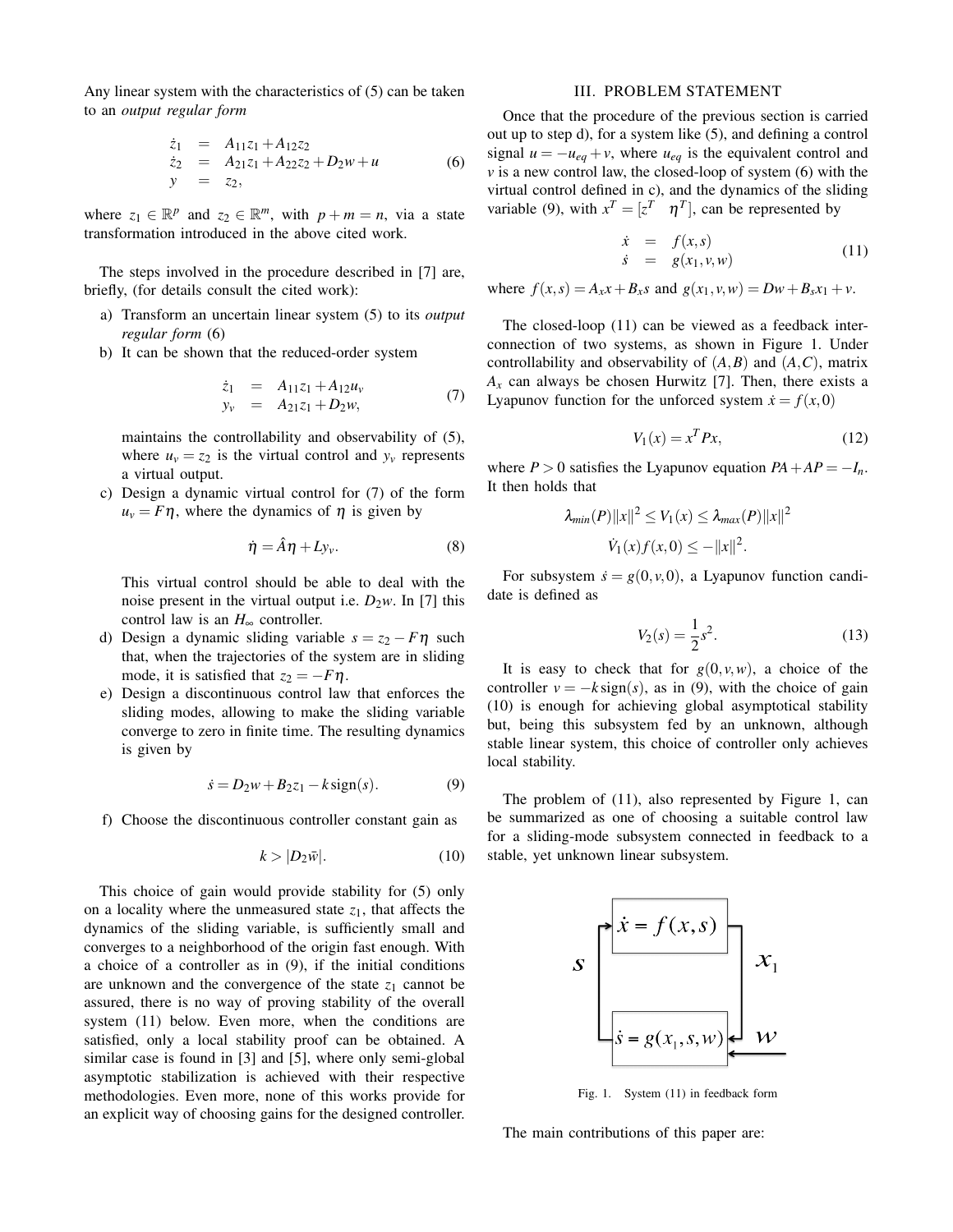- The introduction of a modified first-order sliding-mode controller that includes a linear gain, and that can be characterized as ISS.
- An ISS-Lyapunov-based method of choosing the gains of the controller described above, which assures global stability of the closed-loop (11).

## IV. MAIN RESULT

The following theorem summarizes the main result of this paper.

*Theorem 3:* The feedback interconnection (11), is globally and asymptotically stable with a control law

$$
v = -k_1 \operatorname{sign}(s) - k_2 s,
$$

and a choice of gains

$$
k_1 > 2||P B_x|| ||B_s|| \sqrt{\frac{\lambda_{max}(P)}{\lambda_{min}(P)}}
$$
\n
$$
k_2 > |D\bar{w}|.
$$
\n(14)

*Proof:* The derivative of the Lyapunov function (12) over the trajectories of  $f(x, s)$  is

$$
\dot{V}_1(x) = \nabla V_1 f(x, s) = -\|x\|^2 + 2PB_x^T x s \tag{15}
$$

Using the inequality of Lemma 1, with  $a = 2||B_x^T P|| ||x||$ and  $b = s$ , (15) can always be bounded by

$$
\dot{V}_1(x) \leq -\left(1 - 2\|B_x^T P\|^2 \gamma_1^2\right) \|x\|^2 + \frac{1}{2\gamma_1^2} s^2.
$$

Choosing  $\gamma_1^2 = \frac{1}{4 \ln R^T}$  $\frac{1}{4} \left\| \frac{B_x^T P}{\|} \right\|^2$ , the derivative (15) can be expressed as

$$
\dot{V}_1(x) \leq -\frac{1}{2} ||x||^2 + 2||B_x^T P||^2 s^2
$$
\n
$$
\leq -\frac{1}{2\lambda_{max}(P)} x^T P x + 2||B_x^T P||^2 s^2.
$$
\n(16)

The derivative of (13) over the trajectories of  $g(x, s, w)$  is

$$
\dot{V}_2(s) = \nabla V_2(s)g(x, s, w) = B_s x s + D w s - k_1 s^2 - k_2 |s|
$$
  
\n
$$
\leq B_s x s - k_1 s^2 + (D \bar{w} - k_2)|s|
$$
\n(17)

The last term of the second line of (17) can easily be made negative by choosing the gain  $k_2$  as

$$
k_2 > |D\bar{w}|,
$$

 $\dot{V}_2(s) \leq B_s x s - k_1 s^2$ .

Again, using the inequality on Lemma 1, with  $a = \|B_s\| \|x\|$ and  $b = s$ , one can further bound (17) as

$$
\dot{V}_2(s) \leq -\left(k_1 - \frac{1}{2\gamma_2^2}\right)s^2 + \frac{\|B_s\|^2}{2}\gamma_2^2\|x\|^2.
$$

Choosing  $\gamma_2^2 = \frac{2 l_2 \lambda_{min}(P)}{||R||^2}$  $\frac{g \cdot \text{deg}(\mathbf{r})}{\|\mathbf{B}_s\|^2}$ , where  $l_2 > 0$ , one gets

$$
\dot{V}_2(s) \leq -\left(k_1 - \frac{1}{4 l_2 \lambda_{min}(P)} ||B_s||^2\right) s^2 + l_2 \lambda_{min}(P) ||x||^2
$$
\n
$$
\leq -\left(k_1 - \frac{1}{4 l_2 \lambda_{min}(P)} ||B_s||^2\right) s^2 + l_2 x^T P x \tag{18}
$$

Defining functions  $a_1$ ,  $a_2$ ,  $\theta_1$ ,  $\theta_2$  of class  $\mathcal{K}_{\infty}$ ,

$$
a_1(r) := \left(\frac{1}{2\lambda_{max}(P)}\right)r
$$

$$
\theta_1(r) := \left(2\|B_x^T P\|^2\right)r
$$

$$
a_2(r) := \left(k_1 - \frac{1}{4l_2\lambda_{min}(P)}\|B_s\|^2\right)r
$$

$$
\theta_2(r) := l_2r,
$$

one can express the derivatives (16) and (18) as

$$
\dot{V}_1(x) \le -a_1(V_1) + \theta_1(V_2)
$$

$$
\dot{V}_2(s) \le -a_2(V_2) + \theta_2(V_1),
$$

which are, according to Definition 1, ISS-Lyapunov functions for each one of the subsystems of (11).

Making  $\kappa_i = a_j^{-1} \circ \theta_i(r)$ , constants  $\kappa_i > 0$  of Theorem 2, for  $(11)$ , are

$$
\kappa_1 = \frac{2\|B_x^T P\|^2}{\left(k_1 - \frac{1}{4l_2\lambda_{min}(P)}\|B_s\|^2\right)},
$$

$$
\kappa_2 = 2l_2\lambda_{max}(P).
$$

From Corollary 1, to achieve stability of (11), it must hold

$$
k_1 > 4 l_2 \|B_x^T P\|^2 \lambda_{max}(P) + \frac{\|B_s\|^2}{4 l_2 \lambda_{min}(P)}.
$$
 (19)

Choosing an optimal  $l_2$  that minimizes the right-hand side of (19) as

$$
l_2 = \frac{||B_s||}{4||B_x^T P||\lambda_{min}(P)\lambda_{max}(P)},
$$

one obtains condition (14).

yielding

 $\blacksquare$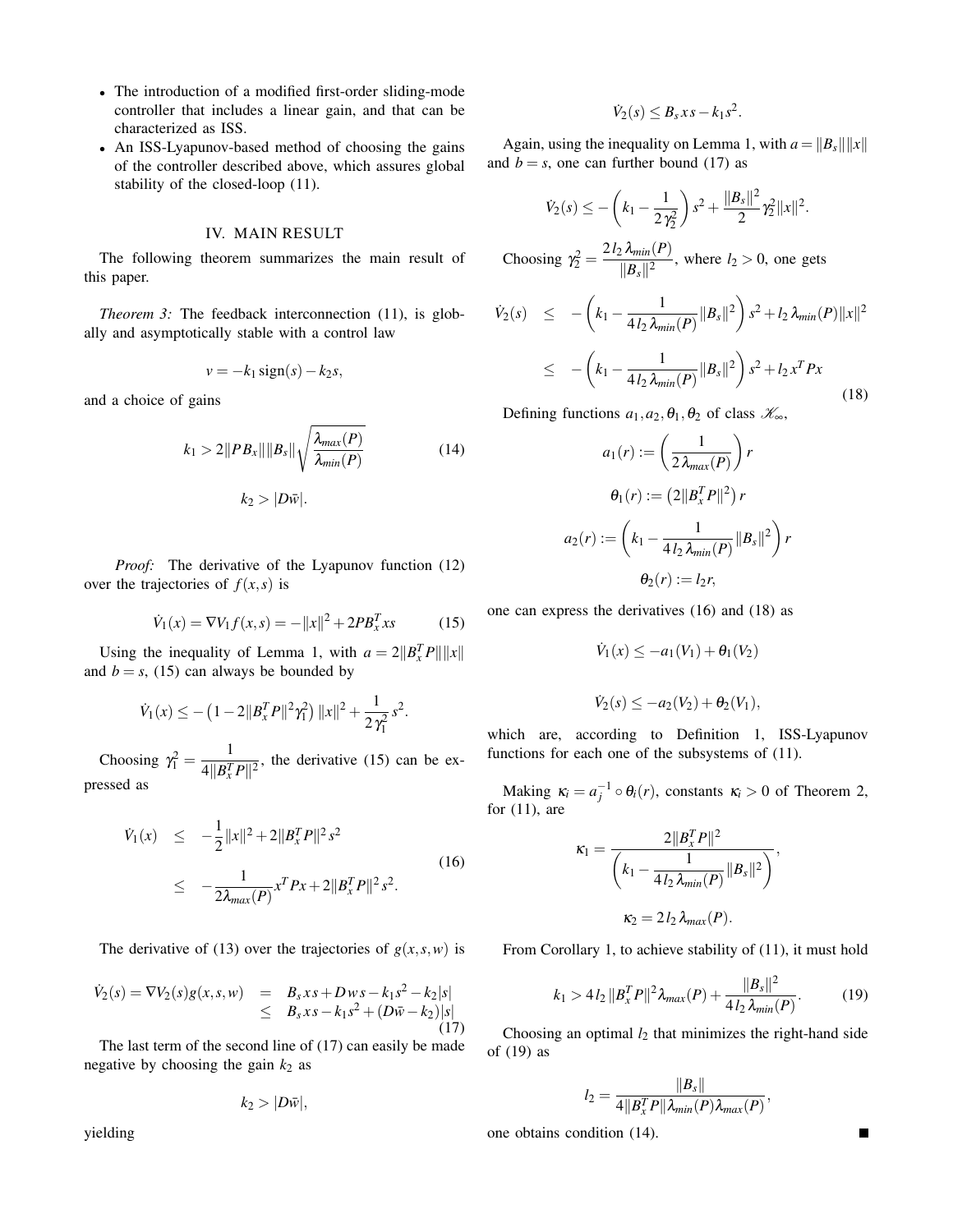*A.*

First we will verify the trivial case of a second-order system

$$
\dot{x} = -ax + bs \n\dot{s} = cx + dw - k_1s - k_2 \text{sign}(s)
$$
\n(20)

where  $a > 0$ ,  $b > 0$ ,  $c > 0$  and  $d > 0$  are known,  $x \in \mathbb{R}$ , *s* ∈ ℝ, and  $|w|$  ≤  $\overline{w}$  ∈ ℝ for a known  $\overline{w}$ .

The Lyapunov equation for the upper part of system (20) is

$$
p(-a) + (-a)p = -1
$$

and the constant  $p > 0$  that satisfies it is  $p = \frac{1}{2}$  $\frac{1}{2a}$ . Condition (14), with  $B_x = b$  and  $B_s = c$  determines that, to achieve global stability of (20), the gains  $k_1$ ,  $k_2$  must satisfy

$$
k_1 > \frac{bc}{a} \text{ and } k_2 > d\bar{w}.\tag{21}
$$

For a low-order system such as (20), the necessary and sufficient conditions for its stability can also be obtained by the characteristic polynomial of the nominal state matrix,  $P(\lambda) = \det(\lambda I_2) - A = \lambda^2 + (a + k_1)\lambda + ak_1 - cb$ . All the coefficients of this polynomial must be positive, in other words, the linear gain must satisfy

$$
k_1 > \frac{bc}{a} \tag{22}
$$

When (22) is satisfied, it is easy to check that the first time-derivative of the Lyapunov function  $V_1 = px^2$  can be made negative definite by choosing the discontinuous gain as

$$
k_2 > d\bar{w}.\tag{23}
$$

We have shown that, with the method described in this paper, the necessary and sufficient conditions for the global asymptotic stability of (20) are recovered. The characteristic polynomial could be found for a system of any order, but the conditions for the positive definiteness of its coefficients grow in complexity and number as the order grows, whereas condition (14) offers always a simple way of choosing gains that achieve global asymptotical stability, regardless of the order of the system.

*B.*

Now we will analyze a case of an unstable second-order system, and show how our choice of gains are able to stabilize it.

Consider the following unstable second-order system, which is already in the form  $(6)$ :

$$
\dot{x}_1 = -3x_1 + 8x_2 \n\dot{x}_2 = 2x_1 - 6x_2 + w + u \n y = x_2
$$
\n(24)

The closed-loop of the system when an  $H_{\infty}$  criterion is used to design the dynamic sliding surface is

$$
\dot{x}_1 = -3x_1 - 36.0344\eta + 8s
$$
\n
$$
\dot{\eta} = -x_1 - 23.0172\eta
$$
\n
$$
\dot{s} = -k_1s - k_2 \text{sign}(s) - 1.2521w + 2.4043x_1
$$
\n(25)

The matrix  $P > 0 \in \mathbb{R}^{2 \times 2}$  that satisfies the Lyapunov equation  $PA^T + AP = -I_2$  is

$$
P = \left[ \begin{array}{cc} 0.1834 & -0.0014 \\ -0.0014 & 0.0026 \end{array} \right]
$$

From condition (14), the gains of (25) must satisfy

$$
k_1 > 59.72
$$
 and  $k_2 > 1.2521\bar{w}$ . (26)

With a disturbance  $w = 1 + .4 \sin(2t)$  and initial conditions  $x_1(0) = 30$  and  $x_2(0) = 10$ , choosing gains as  $k_1 = 60$  and  $k_2 = 1.5$  we get the simulation results of Figure 2.



Fig. 2. Simulation results with  $k_1 = 60$  and  $k_2 = 1.5$ 

Choosing a gain  $k_1$  that does not satisfy condition (26), we can verify that the trajectories of the system tend to infinity. For example, with  $k_1 = 10$  and  $k_2 = 1.5$ , and the same initial conditions, we get the simulation results of Figure 3.

Of course, with small enough initial conditions,  $x_1(0) = 0.5$  and  $x_2(0) = 0.5$ , with the small linear gain  $k_1 = 10$ , convergence of the states to the origin can still be achieved as shown in Figure 4.